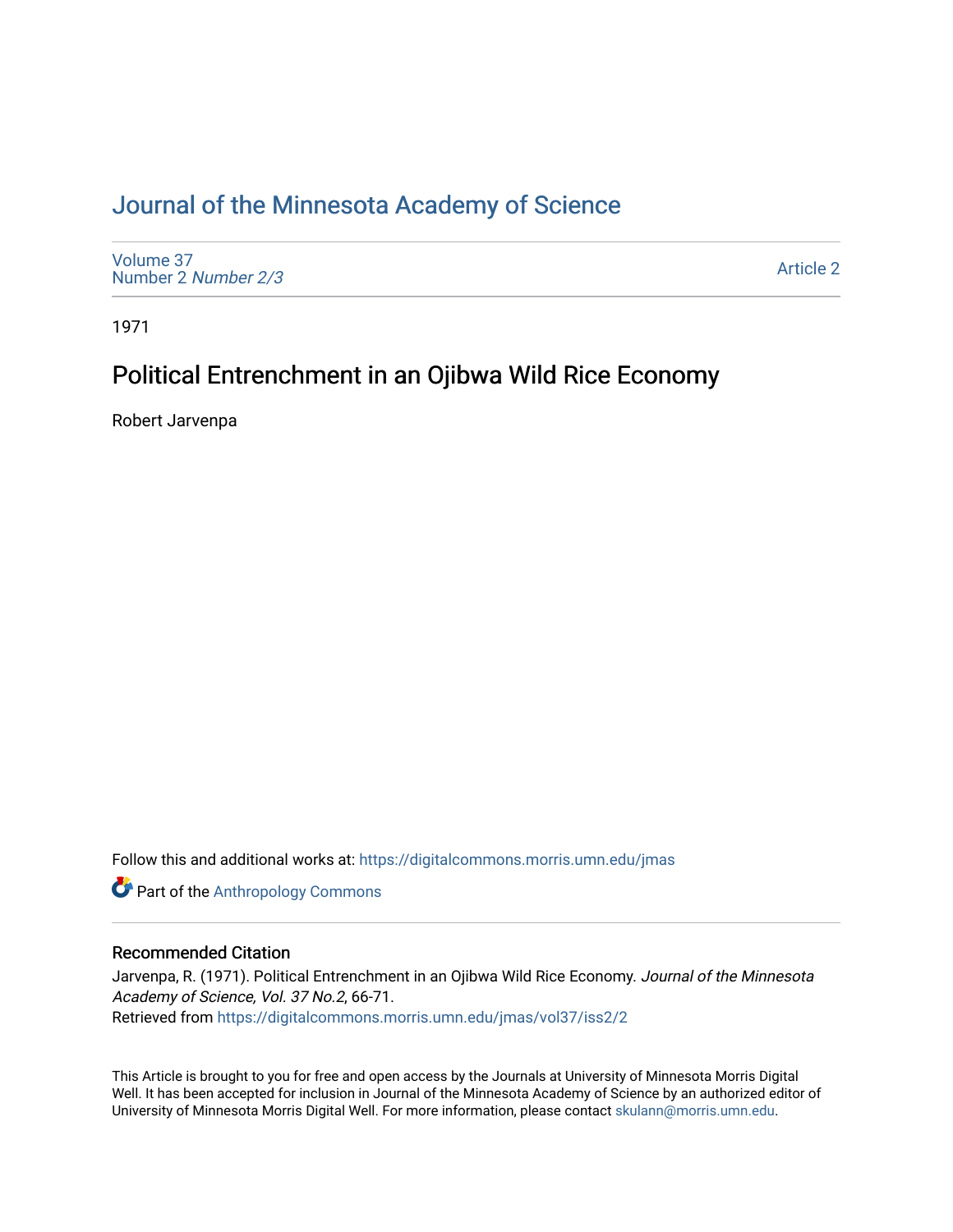# POLITICAL ENTRENCHMENT IN AN OJIBWA WILD RICE ECONOMY

#### Robert Jarvenpa\*

ABSTRACT - Immunity from both state ricing regulations and the competition of white harvesters characterizes the protective legal niche occupied by Ojibwa Indians who gather wild rice in the Rice Lake National Wildlife Refuge in Minnesota. Since 1937 the economic benefits of the Rice Lake rice beds have become restricted to an increasingly exclusive membership of socially and genetically interrelated harvesters from several nearby Indian communities. It appears that this relatively favorable political-economic situation has enhanced the sensitivity of Rice Lake harvesters to current ricing problems encountered by Indians throughout northern Minnesota, and the institution of a rice auction has become an ideological arena in which the opposing political attitudes and economic interests of Indians and whites clash, but without upsetting business transactions.

Almost 70 years have passed since Albert E. Jenks ( 1901) published his classic monograph on a unique aspect of the economy of Indian groups living in the western Great Lakes region, *The Wild Rice Gatherers of the Upper Lakes* - *A Study in American Primitive Economics.* Although dated, Jenks' monograph remains as the only comprehensive, cross cultural study of this special manifestation of aboriginal economic life. As such, it has influenced later culture area classifications (Kroeber, 1939: 89). Profound changes have since taken place, not the least important of which is white commercialization of wild rice  $-$  a development which began in the 1890s and has increased exponentially ever since. This paper attempts to reflect some of the change by analyzing information on Ojibwa wild rice gathering collected in September 1969 at Rice Lake in the Rice Lake National Wildlife Refuge in north-central Minnesota.

The persistence of special seasonal ricing camps until quite recently (perhaps as late as 1964) was a prime factor in selection of Rice Lake as the locus of investigation. A short term mono-floral economy provided the focus for these fall camps, which were physically separated from the more permanent communities. Because such camps probably existed longer at Rice Lake than elsewhere, the potential for reconstructing facets of a traditional ricing complex is most favorable at this site.

This paper, offered as a document of contemporary harvesting activity at Rice Lake, attempts mainly to cast light on two general phenomena:

- **1. The pattern and degree of change in the ricing complex as it relates to the local Indian economy.**
- **2. Attitudinal positions about changing ricing activities, particularly as seen in emerging Indianwbite/Indian-government political confrontations.**

The brief period of field work ( three days) forced the writer to rely heavily upon observation of a non-participant nature. This limitation proved to be advantageous in analyzing relationships of human activity and movement to the physical landscape, material items and their utilization, and groupings and confrontations ( e.g., the rice auction), all of which required minimal verbal interpretation. Where possible, direct questioning was employed to fill in gaps in observed behavior, to gain specific historical information, and to elicit attitudes about rice harvesting.

# **Geographical Setting**

Edward Tanner's description of Rice Lake in 1820 (Jenks, 1901: 1035) is an appropriate introduction to a discussion of the geography of the field setting:

The Indians around Sandy Lake (Aitkin County, Minnesota) in the month of September, repair to Rice Lake, to gather their rice. In no other place does it grow in as large quantities as these. This lake is about *5* miles long and 3 broad. It might, perhaps, be called a Marrais, for the water is not over *5* feet deep, and its surface is almost entirely covered with rice. It is only in morasses, or muddy bottoms that this grain is found.

The fact that Ojibwa Indians from the Sandy Lake (presently Big Sandy Lake) area, among other local groups, still harvest at Rice Lake indicates some cultural continuity for the region. Today, as in Tanner's time, it is regarded as one of the most productive natural wild rice producing lakes in North America. The luxuriant stands of wild rice and other aquatic plants attract great numbers of migrating waterfowl and were the prime reason for setting the area aside as a federal wildlife refuge in 1935 after a succession of drought years (United States Department of the Interior, 1966). Since that time refuge officials have cooperated with local Indians in setting seasons, hours and load regulations for harvesting. Through the years there has been a telescoping of participant harvesters; prior to 1937 both whites and Indians utilized the lake, but thereafter federal regulations have favored exclusively Indian harvesters, and the local Indian ricing committees have limited

<sup>\*</sup> ROBERT IARVENPA is finishing work for the Ph.D. degree in anthropology at the University of Minnesota. He has done field research in the Yukon Territory, and a primary academic interest is the ecology of circumpolar human populations.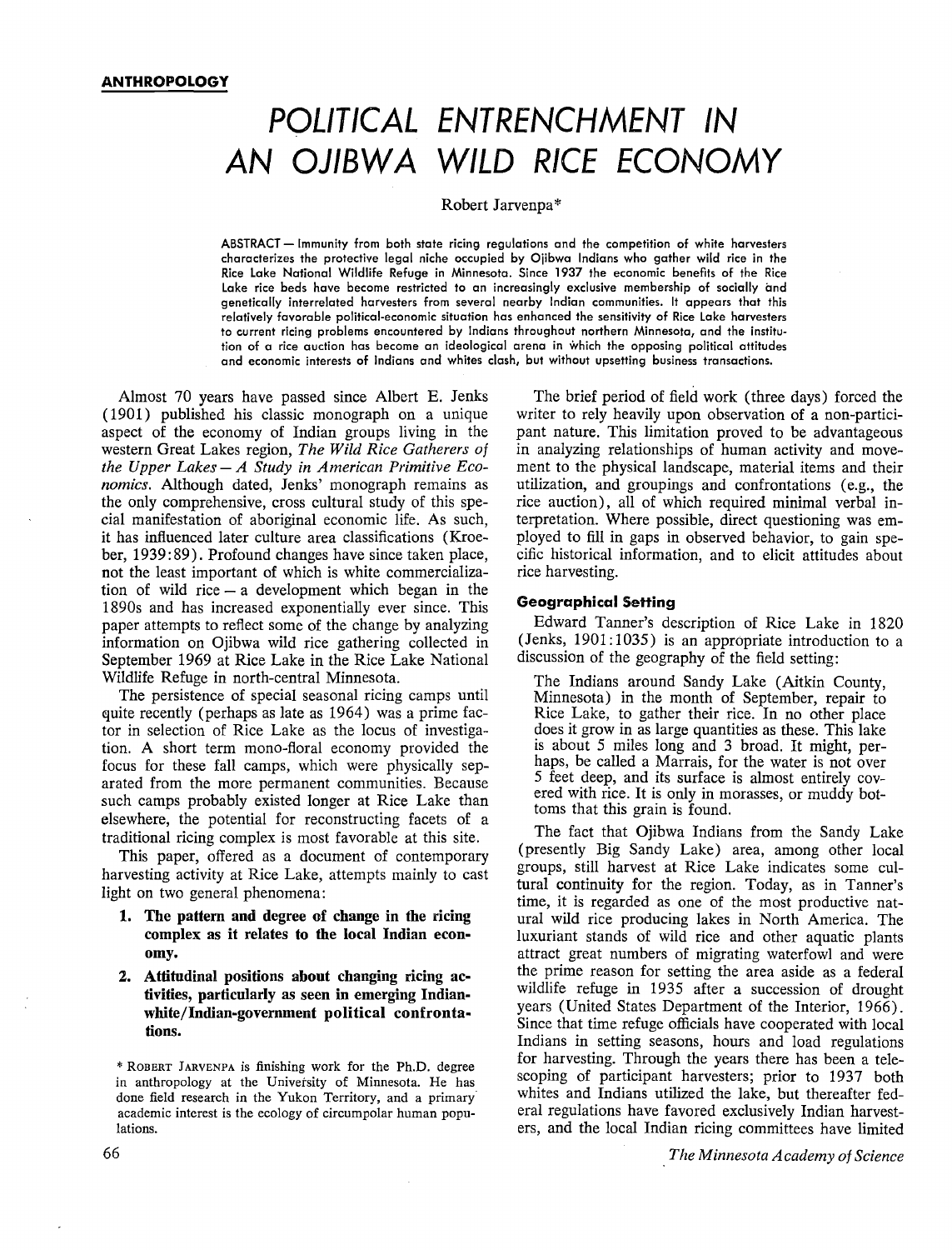the harvester group to a more restricted body geographically and socially. A few families of Ojibwa live in and near the community of East Lake, which borders the refuge.

The present relevance of the foregoing rests in the fact that it is possible to delimit a fairly well defined human population which annually utilizes the same physicalbiological setting. The definability of the population and its exploited resource, and the relative stability of the latter commodity provide an element of control of the subject matter.

The Rice Lake area is part of the level, poorly drained marsh-bog landscape of the upper Mississippi River drainage zone.

There are very few places where the actual shoreline is wooded, since about 80 per cent of its perimeter is open bog consisting of a wide band of cane, cattails, and floating sedges on the lake. This general configuration of topography and vegetation provides few *natural* spots for canoe put-in points and associated camps for the rice harvesters. Significantly, one wedge of woods which approaches the shoreline, and is adjacent to present day ricing activity, formerly contained a ricing camp, which reputedly has been abandoned for several decades. The present day put-in point, which is also adjacent to a historical ricing camp, is entirely artificial, consisting of a piled earth extension to a refuge maintenance road on the north end of the lake.

Wild rice *(Zizania aquatica)* and other emergent water plants cover roughly 80 per cent of the lake surface area. A 1950 survey map (Revsbeck and Knedel, 1950) indicates areas of scattered wild rice throughout most of the lake, with two exceptionally concentrated beds, one on the northwest shore (near the put-in) and the other on the south shore. Although 20 years have elapsed, this still appears to be the general distribution of wild rice in the lake. Indeed, the Indians speak of "north" and "south" beds and prepare their harvesting activity accordingly. However, the northern bed appears to have extended itself eastward since 1950, so that it now flanks most of the north shore.

## **Socio-Economic Patterns**

At the time of the writer's field work, Indians were just beginning a 10-day harvesting season at Rice Lake. Participant harvesters (104 on September 8 and 108 on September 9) drive to the put-in point on the north end of Rice Lake each morning and wait until 9 a.m. before launching their canoes. Refuge officials and the local Indian ricing committee designated an 8 a.m. to 4 p.m. daily harvest schedule for a 10-day season (September 8-17 of the year reported) and limited the activity to 60 canoes, or 120 harvesters. A 10-day season has been standard in the past, but there have been annual variations in hours and number of canoes allowed. Being within a federal refuge, the lake is not affected by state ricing regulations (except those specific provisions affecting the types and uses of equipment), and it is immune from non-Indian harvesters.

Participant harvesters appear to form a cohesive, closeknit group of genetically interrelated people, including

*Journal of, Volume Thirty-seven, Nos. 2 and 3, 1971* 

Indians from East Lake, the Big Sandy Lake area and Mille Lacs Lake. Some have resided and worked in the Twin Cities, but give a reservation address to maintain social links and the benefit from ricing. In the recent past a greater number of Indian communities in northern Minnesota gathered at Rice Lake. Only within the last two or three seasons have local Indians been able to fill the quota with their own members.

#### **The ricing teams**

Although the brief period of field work did not permit a precise delineation of genealogical relationships, refuge officials provided by name, a record of all of the participant harvesters for September 8 and 9 as well as the respective harvest of rice (in pounds) for each canoe party. Twenty-two out of 54 canoe teams, almost 40 per cent, are husband and wife combinations. Judging by the frequency of similar surnames (Mink, Sand, and Scott), it is evident that a good number of the pairs, while not husband and wife, are still composed of primary relatives (e.g., brother-brother, father-son, brother-sister; but few, if any, sister-sister teams). This is supported by the fact that the identical surname is listed twice for a pair only in a few instances, suggesting that the other pairs belong to the same nuclear family. Under this assumption, at least 19 canoe parties are composed of primary relatives. There are probably other primary pairs which are obscured by changed surnames. Inferentially, it appears that one is far more likely to harvest with a primary relative or a marriage partner than with a more distant relative or friend.

It would be interesting to analyze, in turn, the consanguineal and affinal links of all the individuals gathered at Rice Lake. The ties should be intricate and numerous since the present East Lake, Sandy Lake, and Mille Lacs Lake Ojibwa groups have a close historical association. Of greater significance is the fact that 39 out of 54 canoe teams are male-female combinations. There are 11 all male teams and only four all female teams. The overwhelming presence of opposite-sexed canoe pairs undoubtedly represents a continuing cultural tradition in the division of labor, with males poling and directing the canoes through the beds and the females beating off the ripe heads of rice into the canoes. In no instance of an opposite-sexed team was a woman seen propelling the canoe, although she might assist the standing poler by paddling from a seated position.

The age distribution of the harvesting group can only be estimated roughly. The age range was probably from 20-80 years with a mean around 35-40 years. A good indicator of the age spread is the predominance of spoken Ojibwa - a language rare among most young Indians. There was no need for using English except to communicate with white rice buyers and refuge personnel. Undoubtedly there is some economic pressure favoring the older, more skilled harvesters, although it is not known why the 60-canoe capacity was not filled.

Refuge officials keep close daily records of harvest information, primarily because they claim eight per cent of the entire yield for reseeding purposes. Refuge policy requires that an entire day's rice harvest, except what is

67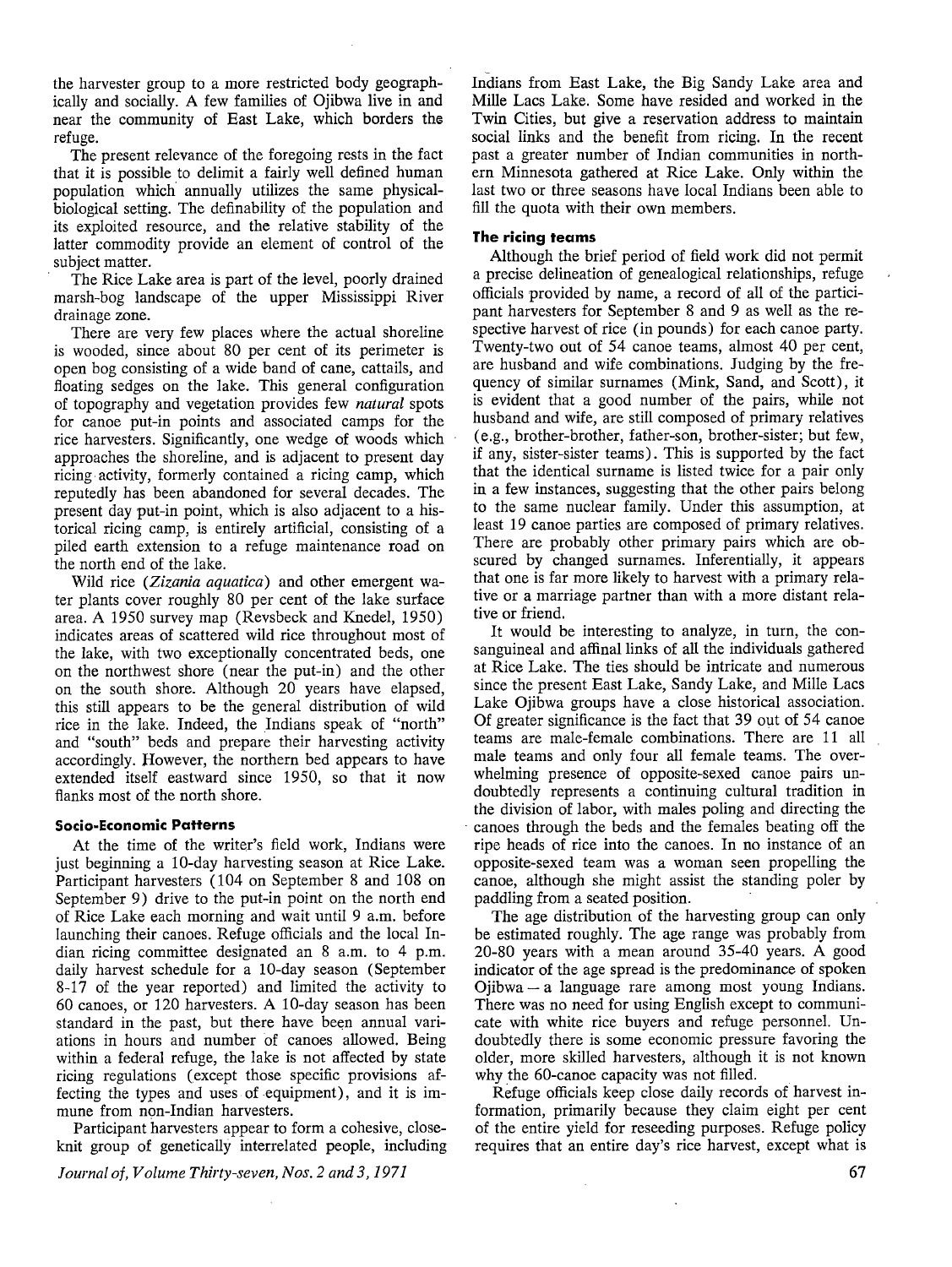kept tor consumption, be sold to one buyer only. This results in a congregation of buyers at the end of the day (see section on Political Cleavage and the Rice Auction) and establishes a daily uniform price per pound, which serves to increase the maneuverability of numerical data.

Although daily canoe team yields vary from 66 pounds (two females) to 377 pounds (apparently a brother and sister combination), the amounts gathered do not appear to be random or based upon good or bad fortune. The entire 10-day record would illustrate this point better, but even a two-day range indicates that "high" yield rice gatherers are consistently high, and low return ricers consistently low. There is no obvious correlation between high vs. low success and sex structure of the canoe team. The ability to gather large amounts of rice is not a function of physical strength or endurance, but rests in the ability to locate the thickest stands and to knock rice into the canoe most efficiently.

Using the first day's harvest total (9,161 pounds) to compute an average canoe party load of 176.2 lbs. (Table 1), it may be of some value to estimate the average harvesting rate on an hourly basis. Although official ricing hours were 8:00 a.m. to 4:00 p.m., refuge personnel did not permit harvesters to drive down to the put-in point until 8:00 a.m. About an hour was then used up in talking and preparing equipment, so that the actual launching time was around 9:00 a.m. for most parties and they were in the water and beyond sighting by 9:30 and probably in the distant ricing areas until about 10 a.m. Very few parties remained on the water for the entire legal time, which may indicate only an adjustment to limited stands of sufficiently ripened wild rice. More intensive study would reveal the relationships of harvesting pressure to wild rice resources and perhaps illustrate the operation of some consciously applied "conservation" measures. Such measures probably represent only a portion of a system of resource management that serves to keep rice crops within viable limits for human consumption. Other elements of this maintenance system may in- . elude the "failure" to fill established canoe quotas and the differential allocation of harvesters to rice beds by a ricing leader or by less obvious control pressure.

Most teams were back at the put-in by 3:30 p.m., which would have entailed a cessation of actual harvesting around 2:30 p.m. If a minimal half hour is deducted for resting and eating, the "average" canoe party spent just four hours in concentrated harvesting activity. Applying this estimate, the average canoe party harvested at the rate of 44.05 pounds per hour on September 8 and at 33.85 pph. on September 9. Certainly some caution is needed if such figures are to be used for extrapolation backward in time.

# **Economic estimates**

Buyers paid \$9,945.18 on September 8 and \$8,342.68 (Table 1) on September 9 for the total day's harvestminus the 8 per cent refuge share. The mean canoe team income for these days was \$191.25 and \$154.49 respectively. In order to compute a rough estimate of the average canoe party's income for the ten-day season, the mean incomes for the first two days were averaged, yielding \$172.87, and that figure was simply multiplied by ten. The resultant figure is \$1,728.70. However, it should be pointed. out that as the rice progressively ripens, the yields are often larger toward the end of the ten-day season. In addition, the first day's buying price is usually the season's lowest, the raw rice value steadily increasing throughout the ten-day period. As noted in Table 1, the Rice Lake crop increased by six cents per pound in one day, representing an added financial output of about \$500.00 for the buyer. Thus, the \$1,728.70 figure may be considered a decidedly low estimate for canoe parties selling their entire ten-day harvest for cash. It appears, however, that most, if not all, harvesters retain the rice from the last two or three days of the season for winter consumption. Future investigation is needed to validate the exact pattern in this respect as well as methods of home processing. Presently it is assumed that the retention of rice for food balances out the increase in rice yields and prices, making \$1,728.70 per canoe team a reasonable estimate.

The \$1,728,70 amount probably represents a sizeable, if not predominant, portion of a Minnesota Indian ricing family's annual cash income. Coming in a short period in the fall of the year, such a cash income would drastically influence spending patterns, providing a convenient winter larder and funds for the immediate expenses of school children. Ricing incomes would be considerably greater for skillful teams, and it is possible that some families benefit from the returns of more than one canoe party. An indication of the profitability ( or perceived profitability) of Rice Lake harvesting is given by a Fond du Lac Indian man who had gathered wild rice for 35 years at Rice Lake before the Fond du Lac group was excluded. He recalls one family (it is not known if this included more than one canoe party) which made \$8,000 in one season several years ago at Rice Lake. If this is accurate, no doubt it is also exceptional.

The fact that local Indians place great value upon this particular site tends to be reinforced in the ricing committee's policy of creating an increasingly exclusive group of rice gatherers. Theoretically, it would be interesting to

TABLE 1. An Integration of Wild Rice Harvest Data and Monetary Indices  $-$  Rice Lake National Wildlife Refuge  $-$  1969.

|                                                                                                                        | September 8<br>(52 canoes —<br>104 harvesters) | September 9<br>$(54 \text{ cancs} -$<br>108 harvesters) |
|------------------------------------------------------------------------------------------------------------------------|------------------------------------------------|---------------------------------------------------------|
| Day's Total Harvest in $\mathbb{I}$ bs.                                                                                | 9.161                                          | 7.313                                                   |
| Mean Canoe Party Load (lbs.).                                                                                          | 176.2                                          | 135.4                                                   |
| $8\%$ Refuge Quota (lbs.)                                                                                              | 732.9                                          | 585                                                     |
| Final Buver's Bidding Price<br>$(\text{per lb.}) \ldots \ldots \ldots \ldots \ldots$                                   | \$<br>1.18                                     | S<br>1.24                                               |
| Value of Day's Full Harvest                                                                                            | \$10,809.98                                    | \$9,068.12                                              |
| Approximate Buyer's Investment<br>$(92\% \text{ of Total Harvest}) \dots$<br>Mean Canoe Party Income                   | \$9,945.18<br>\$<br>191.25                     | \$8,342.68<br>\$154.49                                  |
| Mean Daily Canoe Party Income Based on<br>Two-Day Interim $\ldots \ldots \ldots \ldots \ldots \ldots \ldots$ \$ 172.87 |                                                |                                                         |
| Projected Minimal Mean Canoe Party Income<br>for Ten-Day Harvest Season \$1,728.70<br>(Ten-Day Season)                 |                                                |                                                         |

*The Minnesota Academy of Science*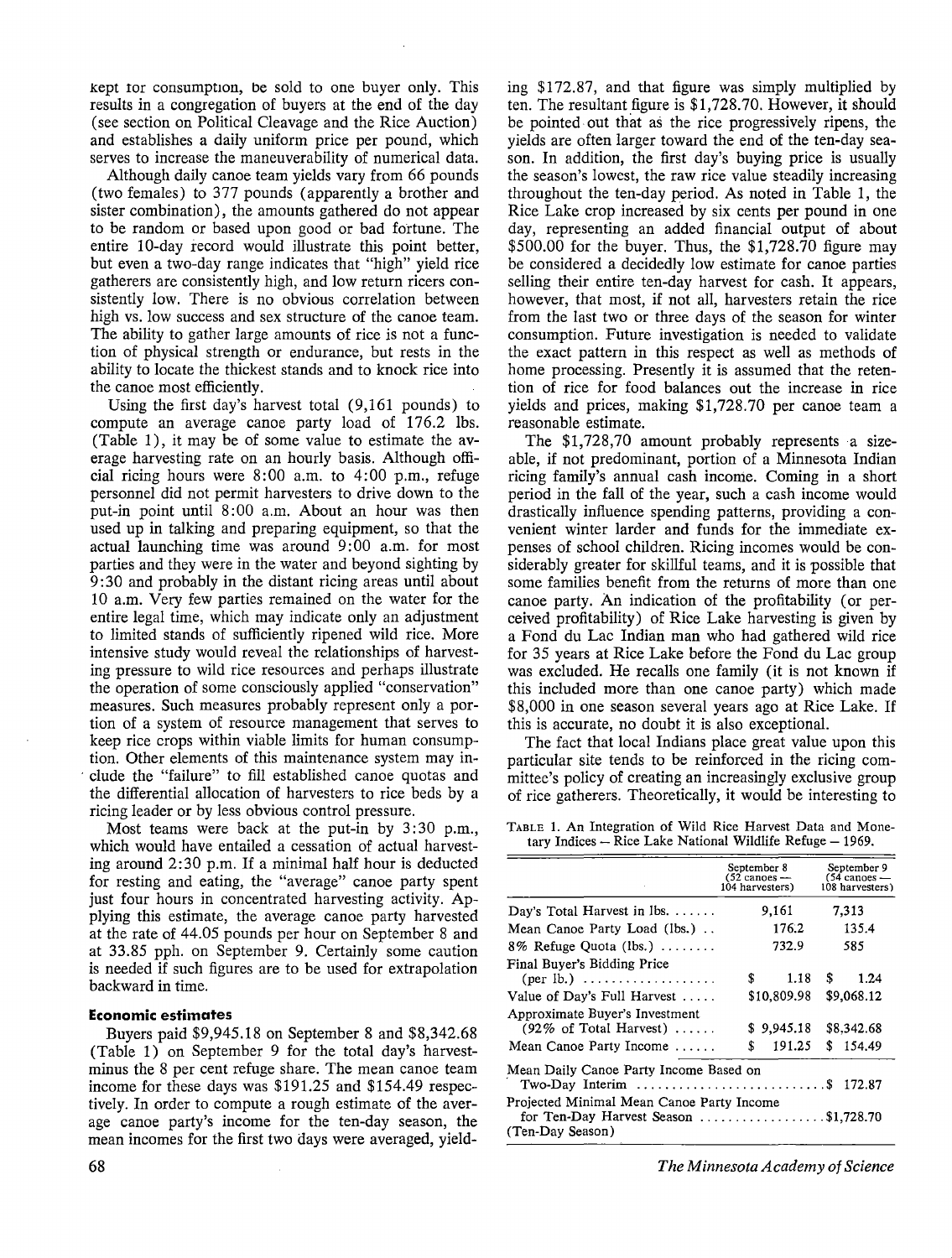learn if any analogies could be drawn between this type of specialized resource hoarding and the intensifying "kinship/stranger dichotomy" characteristic of an entire northern Ojibwa band isolate, noted by Dunning ( 1959: 70).

## **Political Cleavage and the Rice Auction**

The picture offered thus far places the Rice Lake Indians in a rather privileged position. This does not remove all sensitivity they may have for ricing problems encountered elsewhere. At some time most of the harvesters have probably competed directly with white harvesters on non-reservation waters and have certainly been subject to state ricing regulations on reservation waters. Substantial publicity has been given recently to the general dissatisfaction of. Minnesota Indians with wild rice laws and Conservation Department licensing. Although dissension has been increased by particular ricing legislation, such· as the controversial four-county act (Minnesota Statutes 84.151, 1969), the basic conflict in ideology is not nourished by any specific legal technicality. Animosity lies in a deeper disagreement with the precept that:

Under Minnesota laws the· State owns all wild rice· growing in public waters in its sovereign capacity and for the benefit of all its people (Moyle and Kruger, 1969:3).

The Ojibwa have generally claimed priority rights to the "ricing industry," maintaining that whites have usurped their rights and despoiled harvest methods (Coleman, 1953: 86). Indeed, these were the precise grievances voiced by the Indian auctioneer at Rice Lake. His argument encompasses four points:

- 1. White ricers have destroyed numerous valuable ricing beds primarily due to their lack of knowledge in managing wild rice production as the Indians have done for centuries.
- 2. The Indians of Minnesota have rights by treaty over all water bodies (and thereby should have rights over wild rice growing within water bodies), but these rights have not been upheld.
- 3. The power of managing wild rice growth, harvesting, and commercialization should be in the hands of Indian directors.
- 4. Legal-historical research and future court action will eventually return both land and water rights to the Indians.

Similar views are expressed by a middle-aged Ojibwa .man from East Lake whom some of the local whites consider radical and even militant. Shoulder length hair, a goatee, and beaded peace symbol arm patches make him an outstanding figure. His mimeographed paper, "Wild Rice and Minnesota Ojibway Indians," is an articulate defense of Indian resource rights:

The Ojibway Indians reserved the wild rice as one of their principal natural resources when they made treaties with the United States. They made such negotiations when they were recognized. as a sovereign . nation . . . For purposes of clarification, wild rice and water rights of the Ojibway nation will go hand in hand, in their presentation for suitable legislation :for the Ojibway Indians in this state (Aubid).

*Journal of, Volume Thirty-seven, Nos. 2 and 3, 1971* 

Sensitivity to the political and economic pitfalls of contemporary ricing may be enhanced by the unique protective niche which Rice Lake harvesters have been able to achieve. In fact, the Indian ricing committee's recruitment of largely local Indian harvesters in recent years has gained the resentment of at least a few of the local whites. These persons recall a majority of white harvesters on the lake prior to 1937, emphasizing that present Indians "want it all ( the rice) for themselves." In its dealings with the refuge management, the Indian ricing committee has successfully manipulated regulatory policies to its advantage. One season, for example, the refuge proposed a 60-canoe limit for the lake. The committee, however, convinced officials that the lake could support only 30 canoes in that particular season, thereby effectively excluding some of the peripheral Indian groups (presumably those from Fond du Lac, White Earth, and Leech Lake). Presently the local contingent has been able to fill the 60-canoe quota with its own members, even if this involves recruiting relatives from as far away as the Twin Cities.

#### **The one-buyer system**

A unique feature of the Rice Lake ricing complex is the institution of an auction in which the entire harvest for each day is sold to the highest bidder. In purely descriptive terms, the auction can be entertaining. It gains more meaning when viewed as a white-Indian confrontation in which opposing interests and ideologies clash, but not to the extent of upsetting business transactions.

The arena of interaction is near the lake side entrance of a large refuge equipment-storage building that is situated about 200 feet north of the put-in point. After beaching canoes and bagging the rice in 50-60 lb. flour or grain sacks, harvesters carry or haul their bags by wheelbarrow to the storage building door. Amidst a long line of bags each canoe party places its share of the day's harvest. White rice buyers were observed milling about the parking area and put-in point before most of the harvesters had returned from the lake. At one time or another all buyers walked down to the shore and inspected rice in the canoes for moisture content, impurities, ripeness, and size and type of kernels (there are about 52 commercially recognized grades) . Because the high bidder purchases the entire day's harvest, the would-be buyers must get an idea of the overall quality of the grain. On September 8, four dealers were present, all men, and apparently all independent dealers or jobbers who sell raw rice to processing companies.

At about 4:30 p.m. on September 8, the male harvesters, who had been talking in small groups near the equipment shed, formed a semi-circle around its south entrance. The four buyers stood silently just inside the shed entrance. Also present were the refuge manager and personnel who stood by a large platform scale for weighing the rice. Most of the female harvesters remained outside this circle, conversing among themselves near the parked cars and bagged rice, and taking little noticeable interest in the auction proceedings.

Without any visible signal to start the bidding, an older male harvester entered the arena and began eliciting of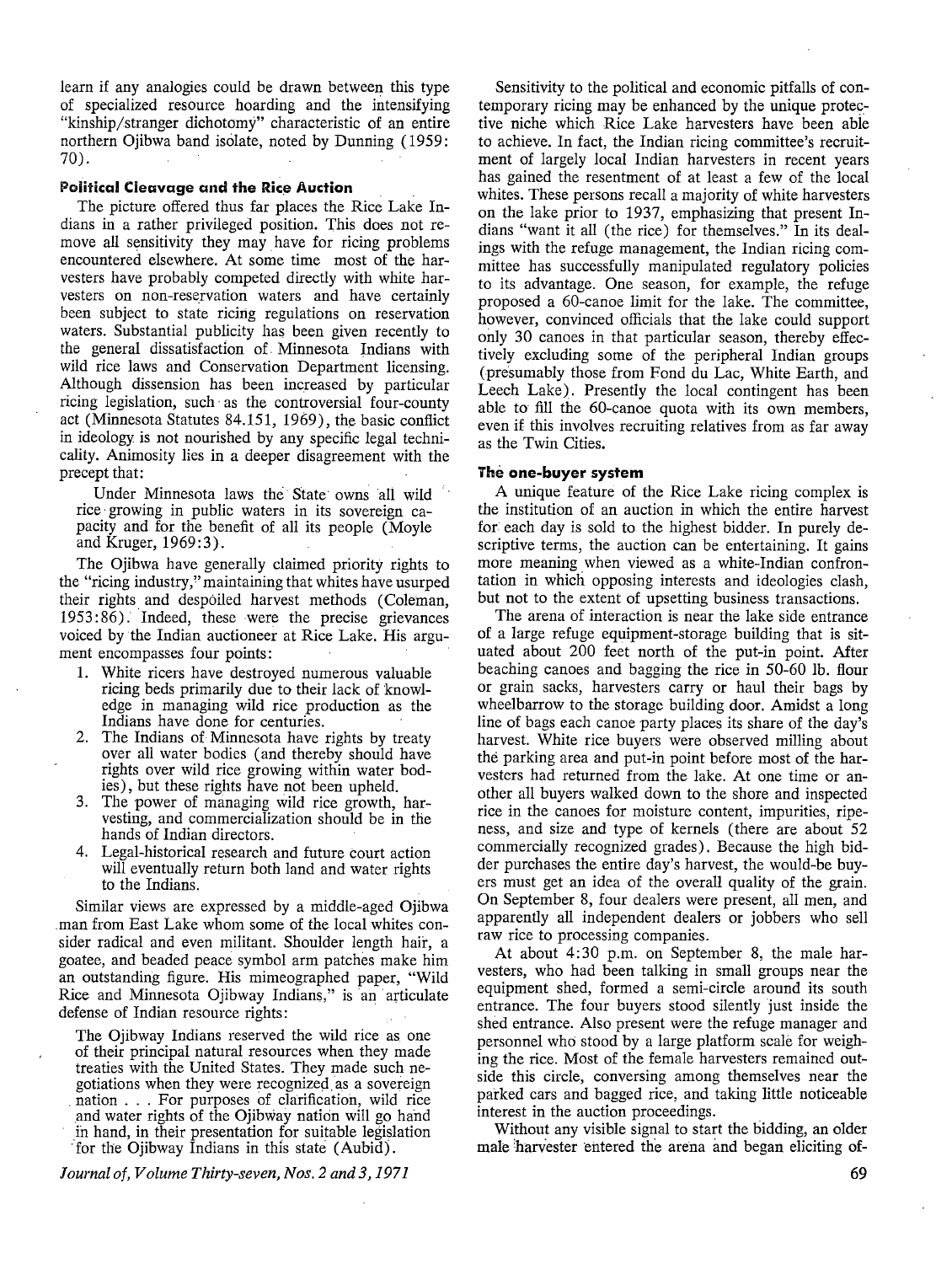fers from the buyers on behalf of the Indians. This man plays the role of the "auctioneer" each year. He obviously enjoys the position, and he is quite a comedian, giving a spirited performance to draw considerable response from the ricers, especially when the buyers become targets for his sarcasm. Significantly, the auctioneer is a former local Indian ( with a wife from the Sandy Lake band) who has resided and worked in the Twin Cities for years. It is likely that his geographical-social distance from the local community, in addition to his forensic skills, makes him a suitable candidate for the role of business intermediary. As a harvester himself, however, the auctioneer has a vested interest in the outcome of the bidding. The local Indians possibly consider the man to be more attuned to white financial logic as a result of his greater contact with urban life. To what extent his outside experiences contribute to bargaining success is hard to judge.

Within a few minutes the auctioneer had one buyer (Buyer A) pressed to \$1.15 per pound with an incessant, driving banter:

I got \$1.15, fifteen, fifteen, fifteen, fifteen . . . I want sixteen . . . who'll give sixteen?

Responding to the pitch, Buyer A ( the only white respondent thus far) accelerated from \$1.15 to \$1.18 per pound in short order. At this point, an obviously angered Buyer B (a rotund, sharp-voiced man) escorted Buyer A behind a pick-up truck where he thought they would be out of hearing range. Irritated by the quick rise in prices, Buyer B accused Buyer A of ruining the sale by competing with the buyers instead of with the Indians "who rightfully should be paid no more than \$1.00 a pound," according to B. The Indians were amused by this interruption, and the auctioneer hoped to gain by the turn of events. It should be noted here that throughout the sale the auctioneer kept in periodic communication with members of the local ricing commuittee, who advised on selling strategies. Theoretically, the committee agrees on a final selling price which is merely confirmed by the auctioneer.

When the bickering buyers returned to the shed entrance, Buyer A faded into the background and Buyer B assumed control. He immediately attacked the auctioneer for his unreasonable price demands and then threatened a "final" offer of \$1.16 per pound. Confident of the buyers capacity to go higher, the auctioneer flatly rejected the offer, pointing out that Perch Lake (Fond du Lac reservation  $-40$  miles to the east) harvesters had received \$1.21 per pound earlier that day. He further noted that the Rice Lake harvesters had received \$2.55 per pound in the rice-shortage year of 1966, to which Buyer B replied: "Don't remind me!"

Eventually the auctioneer succeeded in raising the bid, but Buyer B had developed a knack for irritating the harvesters. His \$1.18 per pound offer was stated more as an ultimatum: "Either take my price or take your rice home tonight and sell it on the road for a buck a pound." The buyer's harsh, oppressive nature caused general indignation, and several male harvesters argued back. One man noted the great price disparity between finished and raw rice – thereby indicating that jobbers could easily afford to pay harvesters more. This criticism might have developed into a prolonged argument. However, certain harvesters evidently were bothered by the prospect of not concluding a transaction, and after consulting with committee members, the auctioneer sold the day's harvest to Buyer B for \$1.18 per pound.

Harvesters were noticeably relieved to consummate the sale. It meant receiving a substantial check as well as being able to go home after a long, tiring day. The circle of male harvesters dispersed and canoe party members stood in line by their respective rice bags to await weighing by the refuge manager and distribution of checks by the buyer. There was now more joking and light-hearted banter than during the auction proper. Some harvesters expressed the opinion that \$1.18 per pound was a good price for the first day of the season, indicating they expected the daily price would increase from this base. Others noted that the harvest itself was below average in yield compared with previous years. For example, the largest canoe party check of the day was about \$406.00 against a \$1,000.00 check in the 1968 harvest.

# **Assessment of Attitudes**

It is apparent that a prevailing attitude of Indians in the auction setting is that buyers, processors, and retail distributors (part of a diffuse white society) provide minimal financial compensation for a rare commodity which is outrageously inflated in cost for public consumption. Arguments were never violent, but the atmosphere of joking and friendly competition during the bidding may be a superficial facade or device intended to protect the economic interests of both harvesters and buyers. This view is supported by the fact that more prolonged arguments continued between scattered harvesters and buyers after the final sale was assured. For example, Buyer B defended retail sale prices for wild rice as a result of high processing costs. In turn, a harvester complained about the detrimental competition from "paddy" produced rice (Oelke and Brun, 1969) which he considered inferior to naturally grown rice:

**"You** can't call that wild rice . . . yet they give the same price for that cheap stuff as for our wild rice."

In answer to this, Buyer A gave token recognition of the inequality of the two types (thereby implying that the naturally produced rice was better), but immediately after threw out two darts of discomfort:

- 1. Minnesota buyers and processors, in general, make no distinction between natural and paddy rice.
- 2. Indians are encouraging the production of paddy rice by growing it themselves (reputedly at Nett Lake).

The second point transferred the blame to the initiator of the exchange, and the debate was silenced.

While the September 9 auction retained an identical format to that of the first day, there was considerably less interest in arguing (probably partly due to the absence of the vociferous Buyer B) and a general urge to get the bidding done quickly. The first day of the season is ob-